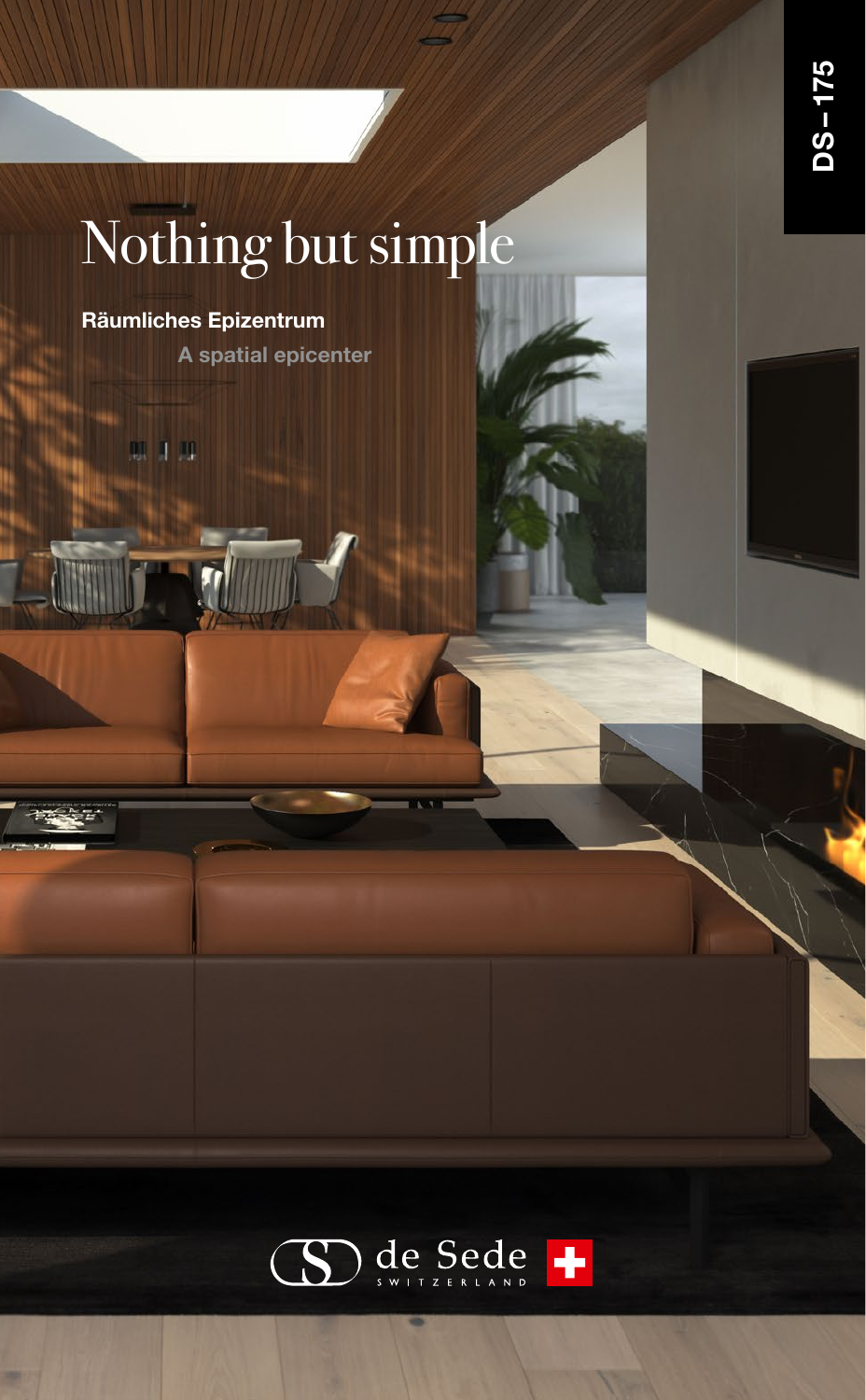# Ein Stück Design-Mode: «French Touch» im Wohnzimmer Ein Stück D<br>«French To

# A piece of design fashion: The "French touch" in the living room

*—*

*—* Audrey Hepburn sagte einst über die französische Stadt der Liebe: «Paris is always a good idea» – die Stadt der Liebe, der Kunst, der Mode. In diesem Epizentrum befindet sich auch die Kreativschmiede von Patrick Norguet. Der französische Designer gehört zur Generation, die den «French Touch», den französischen Touch, auf der internationalen Bühne bekannt machen: Die damit gemeinte Einheit zwischen Mode und Design manifestiert sich in seiner Zusammenarbeit mit Haute-Couture-Häusern wie Dior, Lanvin oder Guerlain. Für de Sede perfektionierte er im DS-175 die Symbiose von modischer Extravaganz und gestalterischer Exzellenz – oder, wie Norguet seine grazile Schöpfung bezeichnet: «Very simple but very elegant and chic.» Tatsächlich: Es ist eine einfach gehaltene Botschaft, die das Sofa als gestalterisches Element zu einer Stilikone werden lässt – eine moderne Formensprache, wie sie die Weltstadt Paris auch heute noch bietet.

As Audrey Hepburn once said about the French city of love: "Paris is always a good idea" – the city of love, of art, of fashion. This epicenter is also home to Patrick Norguet's creative workshop. The French designer belongs to the generation who are making the "French touch" famous on the international stage: this unity of fashion and design is manifested in his collaboration with haute couture firms such as Dior, Lanvin or Guerlain. For de Sede, he perfected the symbiosis of fashionable extravagance and creative excellence in DS-175 – or, as Norguet refers to his graceful creation: "Very simple but very elegant and chic." In fact, it is a simple message that turns the sofa into a style icon as a design element – a modern vocabulary of forms of the kind the cosmopolitan city of Paris still offers today.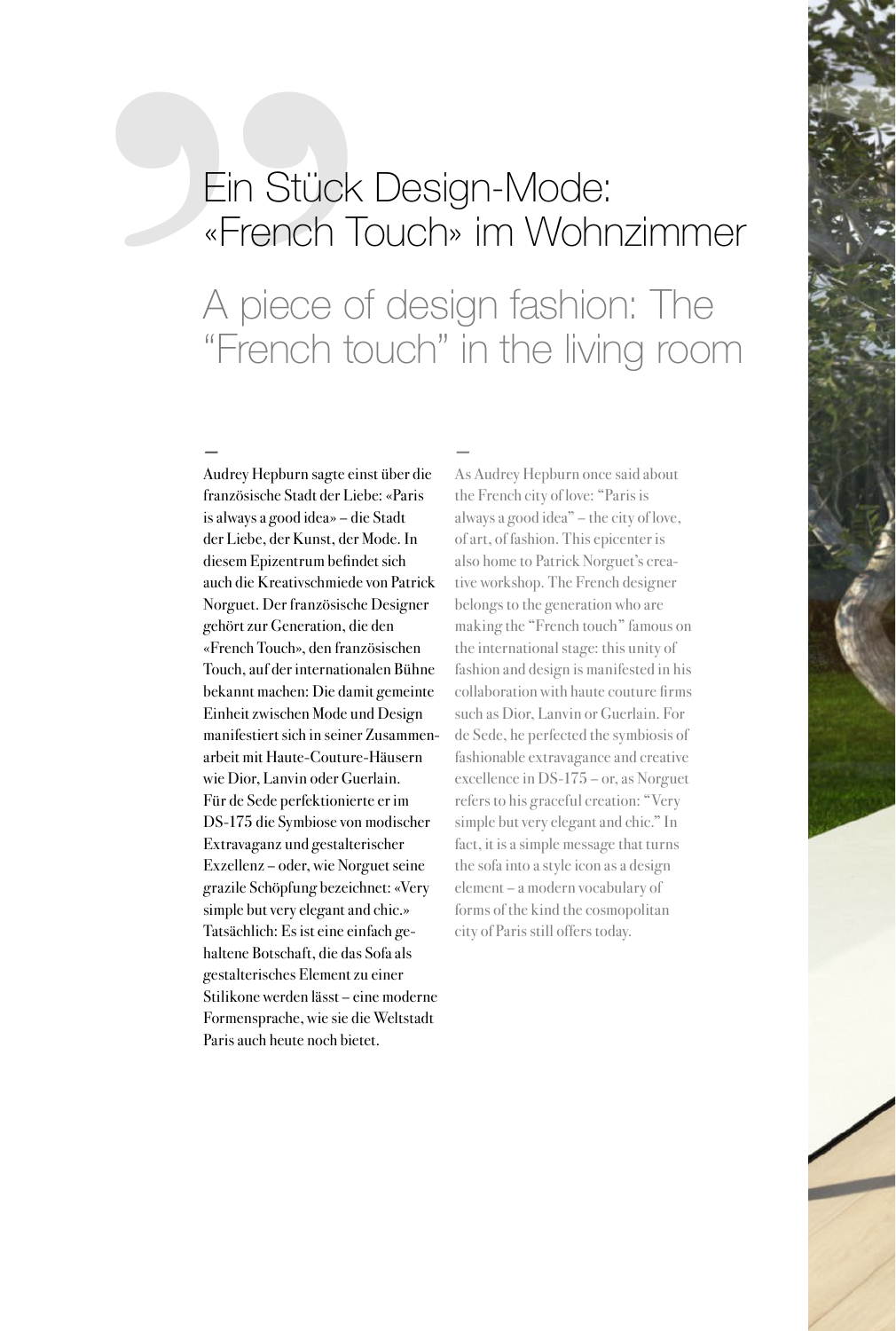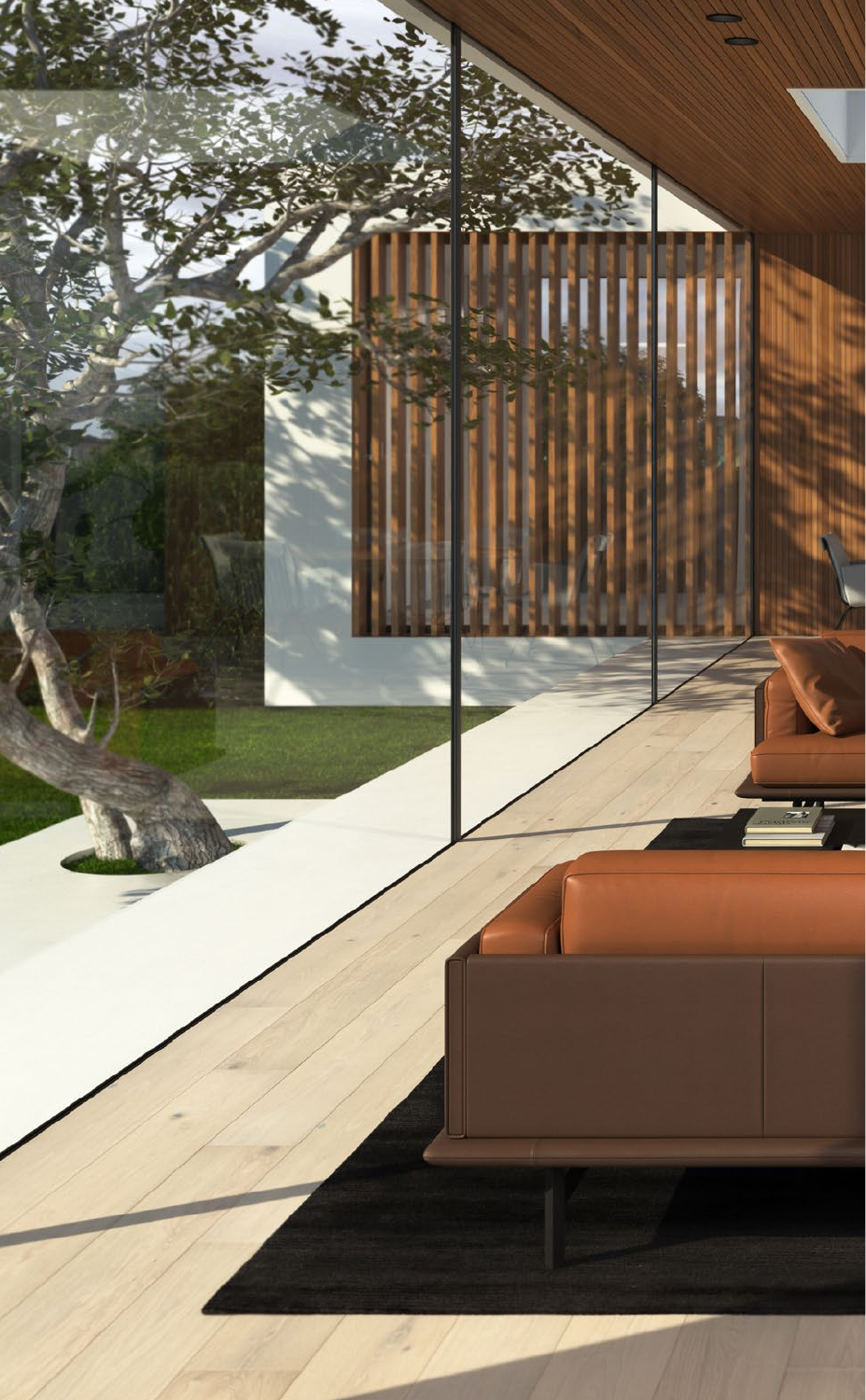# DS-175



## **Belle Époque trifft French Touch**

Die Kombination aus geradliniger Kontur und bewährtem Komfort ist es, die das DS-175 zu einer Stilikone werden lässt. Die auf einer Plattform positionierte Sitzfläche und die filigranen Stützen überzeugen mit klassischer Simplizität. Inspiriert von klassischen Elementen und modernen Kombinationen, wirkt das Möbel wie ein aufregender Ruhepol im Raum, mit dem Anspruch, jederzeit eine zeitlose Stilikone zu sein.

### **Belle epoque meets French touch**

It is the combination of straight contours and proven comfort that makes DS-175 a style icon. The seating surface positioned on a platform and the filigree supports are appealing for their classic simplicity. Inspired by classic elements and modern combinations, this item of furniture has the air of an exciting place of calm in a space, with the ambition of serving as a timeless icon of style at all times.









[interview](https://www.youtube.com/watch?v=lpgqIqbX1eA)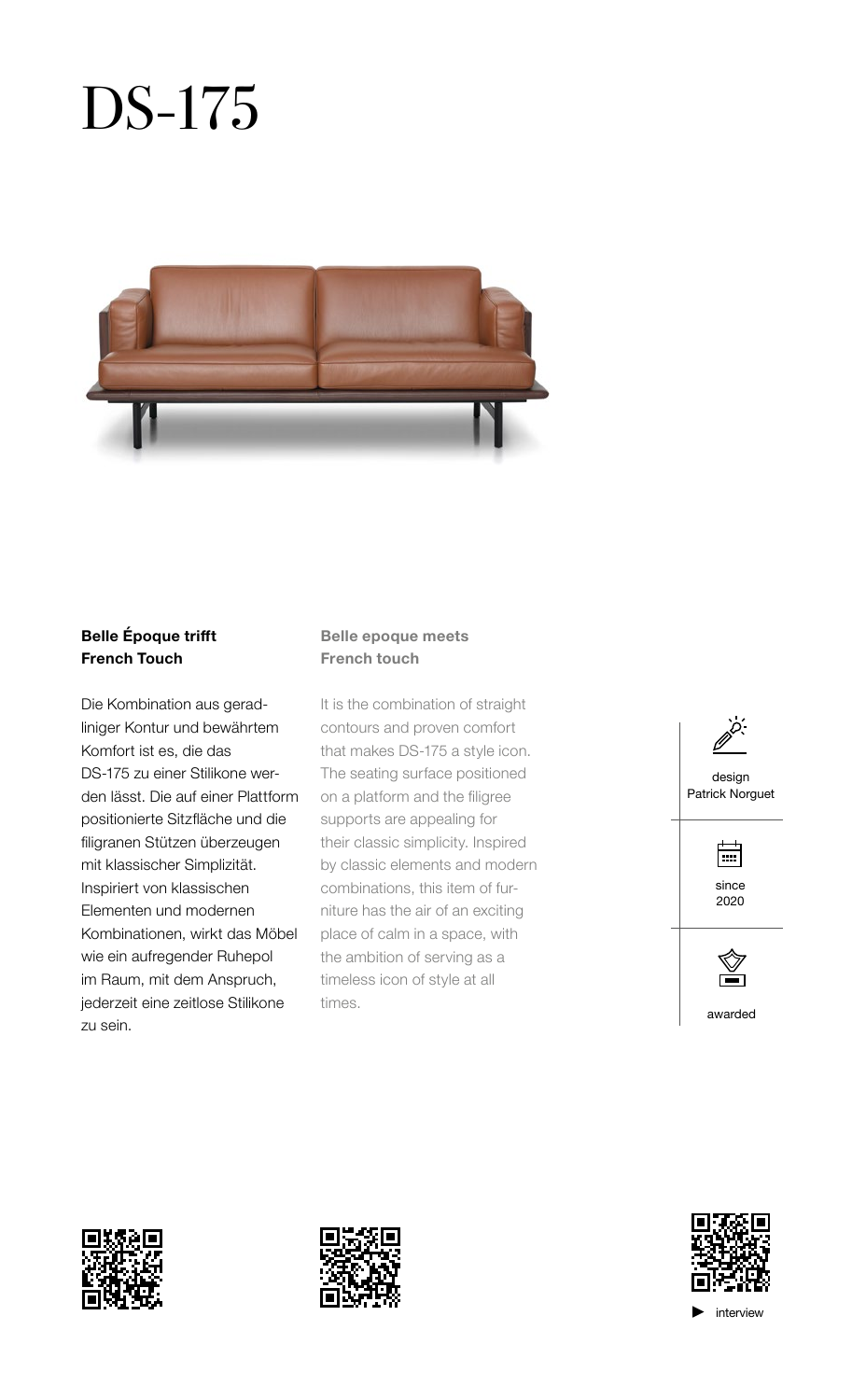













74 43







**Recamieren / Recamieres**





**/60**

**/30**





### **Kombinationen / Variations**

ස